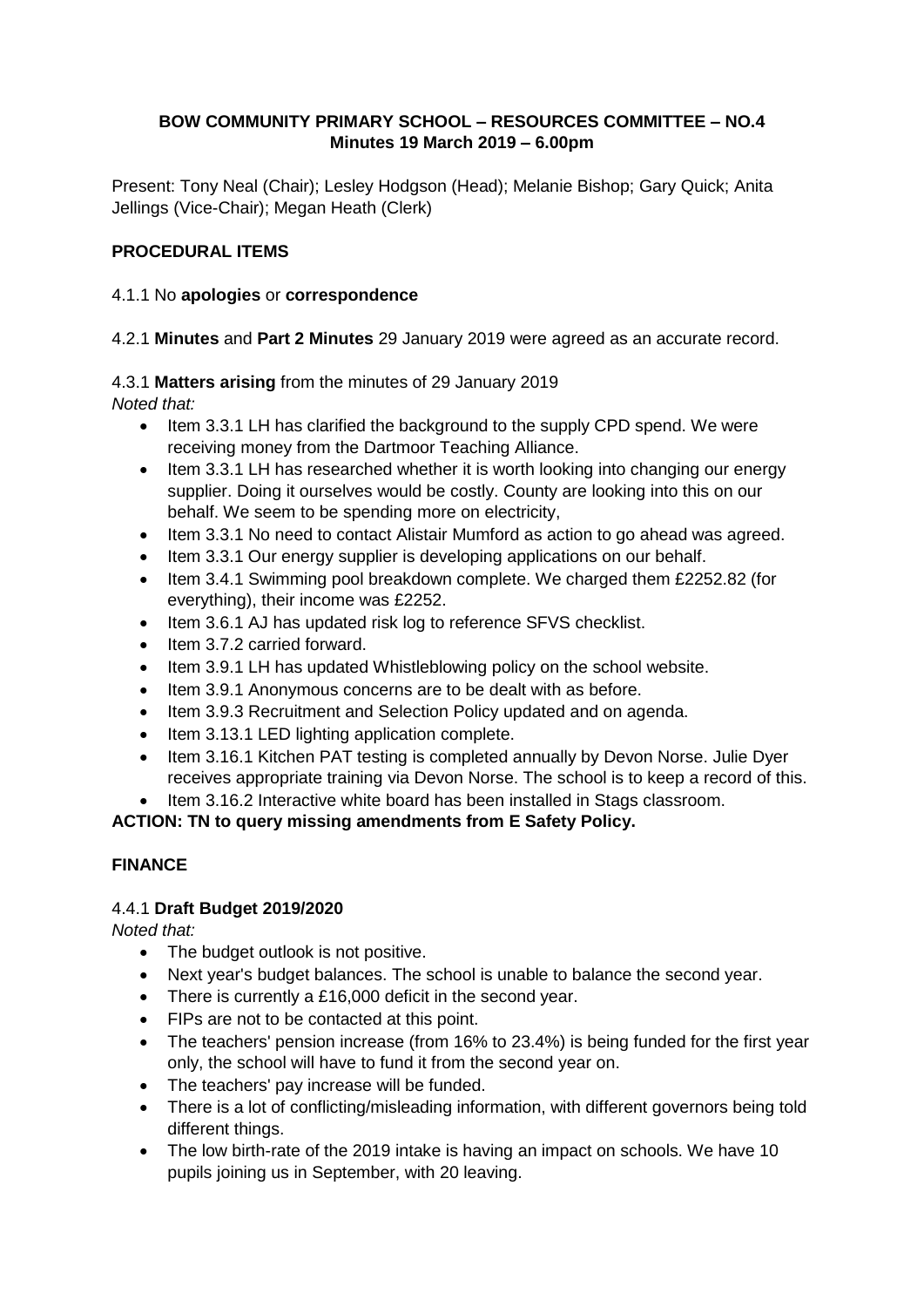- Reducing back to 4 classes is not an option as it would leave two KS2 classes with over 40 pupils in each.
- Results across Devon are sliding, possibly due to budget cuts.
- Governors questioned how we can reduce the staffing budget.
- Discussed potential methods to reduce overall deficit.
- Unfunded 1 on 1 TA position will cease at the end of this term.
- Lowest pay grade to be sought for any new teacher appointments.
- LH to do PPA cover if absolutely necessary.
- A General TA is reducing her hours.
- Subscriptions are being reduced where possible.
- AJ stated that clarity is needed before FGB.
- TN requested that a letter be sent out to parents explaining the situation, to keep them informed and prewarn them of the inevitable changes.
- 2 new special schools have opened in Devon.

# **ACTION: LH and AJ to put together a series of communications about budget to parents and the wider community**

# **ACTION: LH to ask Suzette about pension funding; LH and AJ Budget to be ready for FGB**

### 4.5.1 **Sports Premium**

*Noted that:* 

- Report must be uploaded to school website.
- Governors queried if the school are making the most of our budget, agreed that they are.
- Discussed whether talented pupils are highlighted. They generally already are as being good at sport largely comes from repetition (participating in sports/being active outside of school hours). If a child is overlooked by their parents, we could use Pupil Premium funding to help fund further training/equipment/uniform/etc.
- Report approved.

# **ACTION: LH to add report to website.**

### 4.6.1 **Risk Register**

Item carried forward.

### **PERSONNEL**

### 4.7.1 **Staffing Succession Planning**

*Noted that:*

- New HLTA has started. He is covering PPA 2 days per week with the KS2 classes. A supply teacher is currently covering KS1 PPA time.
- Miss Williams is pregnant, with the baby due in late July, It is not yet known how long she is prepared to work until. If she cannot work up until end of term a familiar supply teacher will be brought in to complete the term.
- Mr McCaffley will be leaving at the end of this year.
- Potentially 2 new teacher posts to be advertised.
- Amy Harvey has volunteered to be an NQT mentor. NQTs sent from Dartmoor Teaching Alliance meet no charge.

### 4.8.1 **Policies**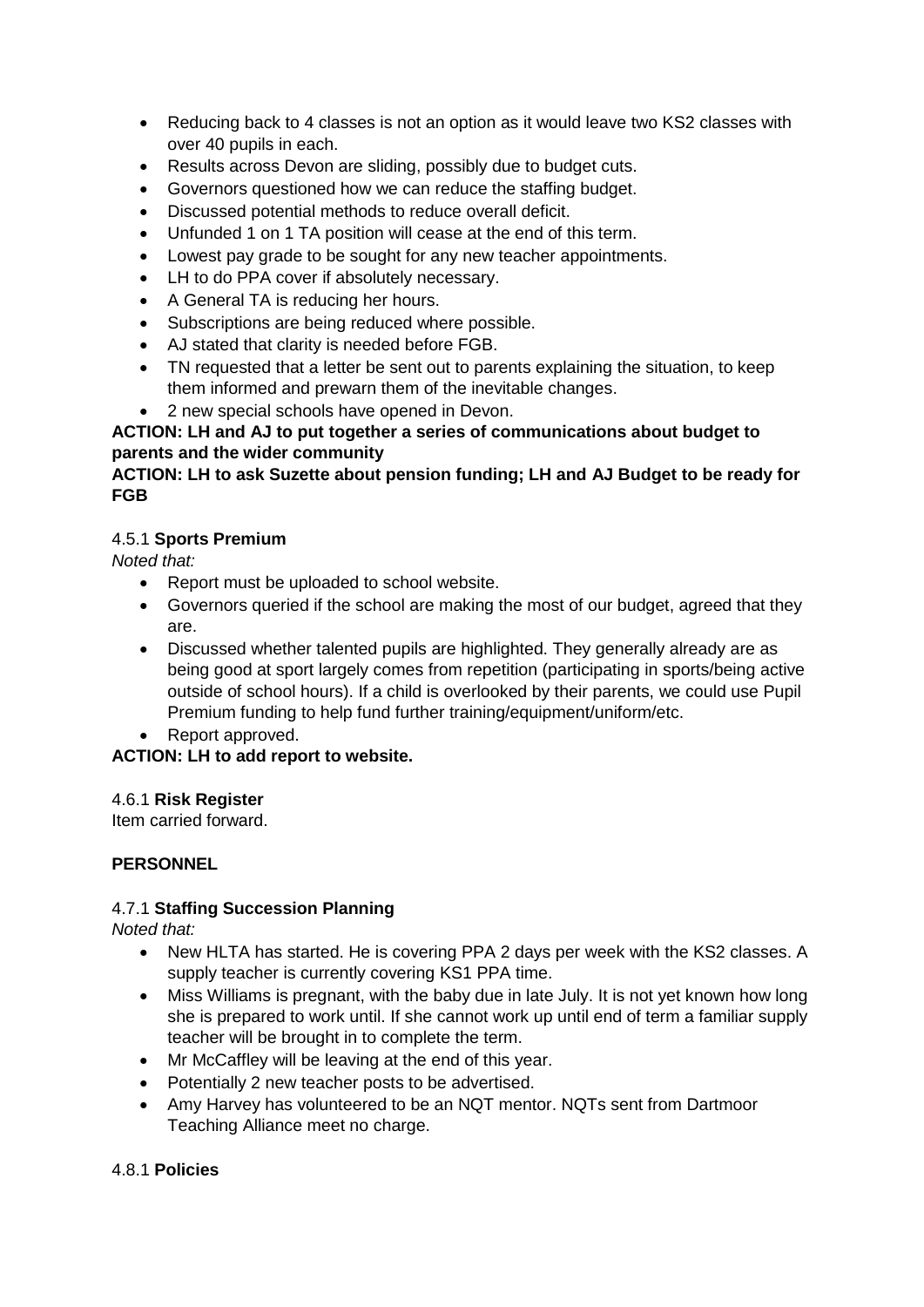Recruitment and Selection Policy; Complaints Policy; Unreasonable Complaints Policy; Acceptable Parent Behaviour Policy *Noted that:*

- There are no changes to these policies
- Policies proposed by MB. Seconded by GQ. Agreed by ALL.

Code of Conduct

*Noted that:*

- This is a new model policy.
- Policy proposed by MB. Seconded by GQ. Agreed by ALL.

**ACTION: MH/MB Electronic versions of above policies to be sent to all on Resources Committee.**

#### **PREMISES**

#### 4.9.1 **Fire Logs**

*Noted that:*

• Have been checked, no concerns raised.

#### 4.10.1 **Governor Visit**

*Noted that:*

- The refurbishment of Robolab into classroom is on hold. No longer needed with decreasing pupil numbers.
- Robolab is to be rearranged to make the space more usable.
- 15 new Chromebooks to be purchased.
- A laptop locker needs to be purchased for the Chromebooks. This will cost approximately £1500.
- Fibreoptic broadband has been approved. This will increase our capacity.
- The iPads will be kept.
- Teacher laptops need upgrading to a higher standard model. They are not lasting as long as better model.
- The Tidy Teams is currently not happening. Time and behaviour being the main reasons.
- Possibility of volunteer working parties discussed.

### **ACTION: LH - Tidy Teams to be removed from SDP.**

Incident in School on 12/03/19

- Power outage occurred in school during school day.
- KS2 and the office area had no power. Kitchen had some power. KS1 had full power.
- The computer servers' back up battery drained very quickly, needs replacing. If this had occurred on the weekend the server would not have survived. The school were able to connect it to power via a cable to the KS1 power supply.
- Problem was a burnt-out cable on the pole opposite the school. Only 1 electricity phase was affected.
- LH informed AJ of the problem promptly.
- The school's phones did not work as they are connected to mains electricity. The school has now purchased an "emergency" phone that can plugged in without needing mains power.
- Emergency plan was not used. It needs to be updated.